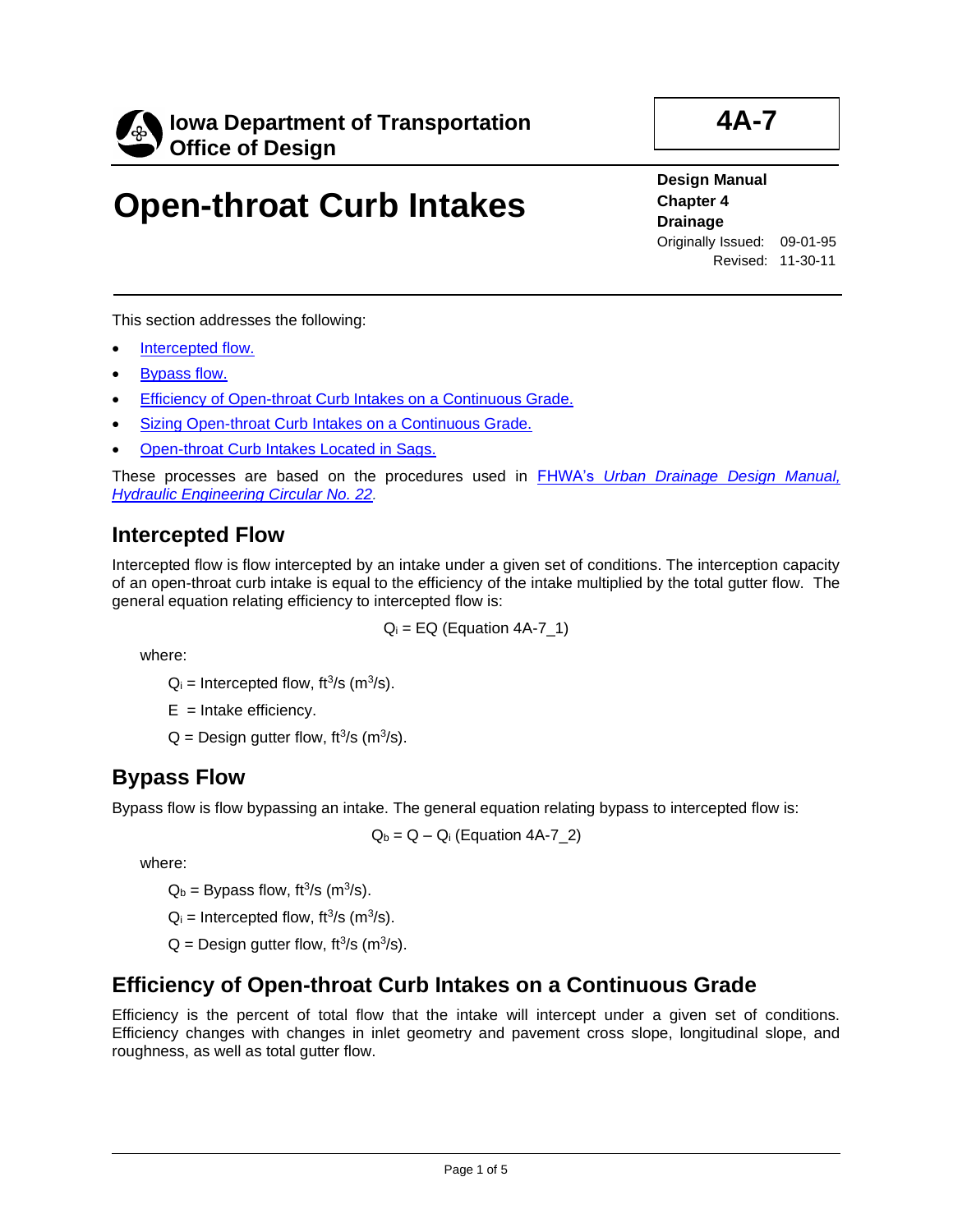Intake efficiency (E) for open-throat curb intakes is determined by the following equation:

$$
E = 1 - \left(1 - \frac{L}{L_T}\right)^{1.8}
$$
 (Equation 4A-7\_3)

where:

- $E =$  Intake efficiency.
- $L = Throat opening length, ft(m)$ .
- $L_T$  = Throat opening length required to intercept 100 % of the gutter flow, ft (m).

Figure 1 shows the relationship between throat opening length and interception efficiency. The graph shows the point at which a large change in the length produces only a small increase in the percentage of gutter flow intercepted. This occurs at an efficiency of around 85%. As an example, if  $L_T = 12$  ft and  $\overline{L} = 4$ ft, the efficiency is about 50%. Increasing the throat length to 8 ft produces an efficiency of about 85%, an increase of 35%. However, increasing the throat length another 4 ft to 12 ft produces an additional increase in efficiency of only 15%.





#### <span id="page-1-0"></span>**Sizing Open-throat Curb Intakes on a Continuous Grade**

Use 85% as an initial guideline for sizing open-throat curb intakes for the minor design storm. Efficiencies less than 85% are acceptable, but in cases such as these, designers should examine the downstream effect of increasing the throat length. Intakes downstream may be eliminated as a result of increasing the throat lengths of upstream intakes.

In some cases, it is desirable for intakes to operate at efficiencies greater than 85% in order to minimize bypass flow. For example, intakes upstream of pedestrian crossings should be sized to minimize bypass flow to reduce the potential for ponding or icing at crosswalks.

Sizing open-throat curb intakes is a two-step process:

1. Determine the length of throat opening required to intercept 100% of the gutter flow  $(L<sub>T</sub>)$ .

The length of throat opening required to intercept 100% of the gutter flow  $(L<sub>T</sub>)$  is calculated as: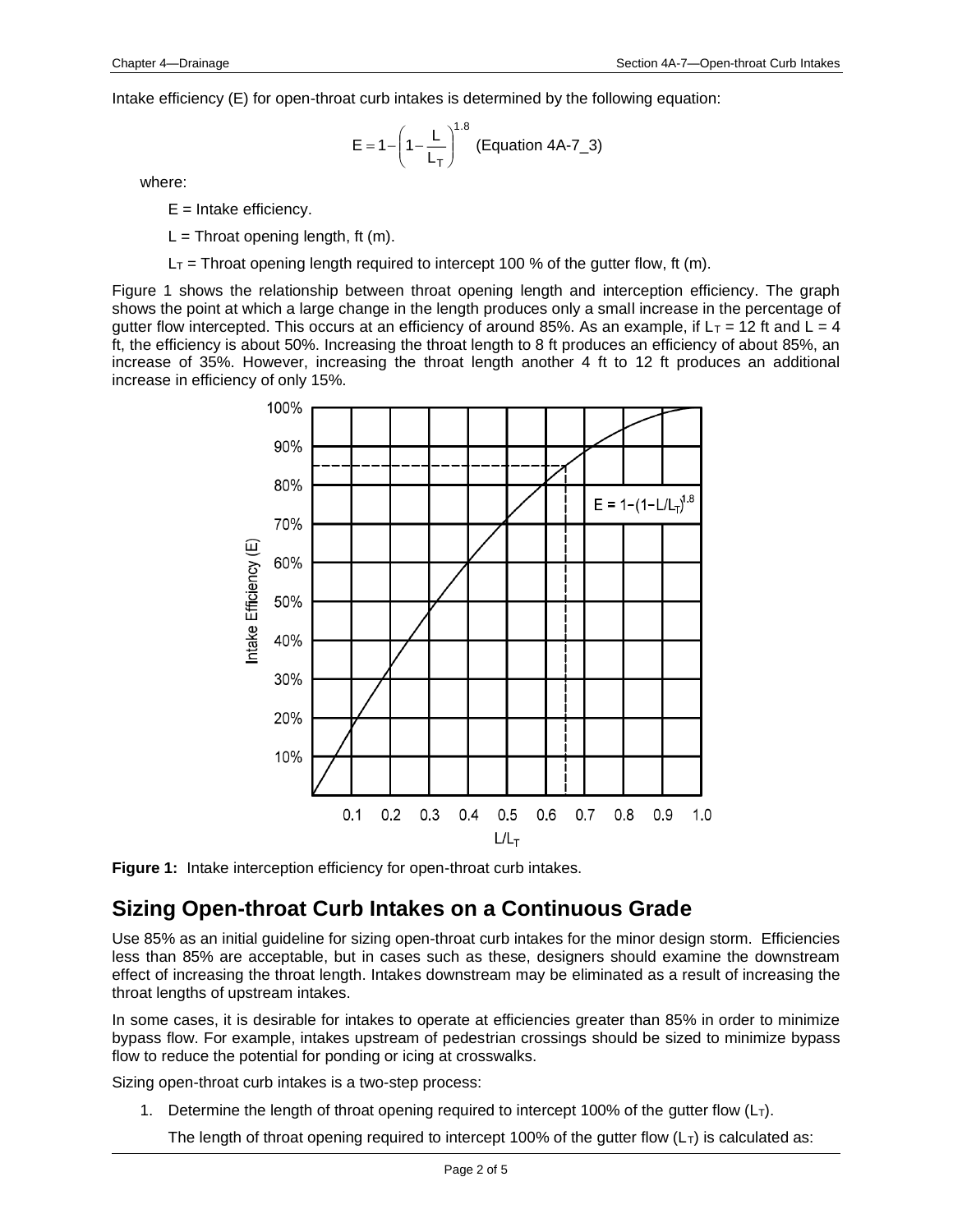$$
L_T = K_T Q^{0.42} S_L^{0.3} \left(\frac{1}{n S_x}\right)^{0.6}
$$
 (Equation 4A-7\_4)

where:

 $K_T = 0.6$  English units (0.817 metric units).

 $Q = G$ utter flow, ft<sup>3</sup>/s (m<sup>3</sup>/s).

 $S_L$  = Longitudinal slope, ft/ft (m/m).

 $n =$  Manning's coefficient (see Table 2 in Section 4A-6). For new pavements  $n = 0.016$ .

 $S_x =$  Cross slope, ft/ft (m/m).

For an intake with a depressed section at the opening, an equivalent cross slope  $(S_e)$  is used in place of Sx:

$$
S_e = S_x + \frac{a}{12W} \times \left(1 - \left(1 - \frac{W}{T}\right)^{8/3}\right)
$$
 (Equation 4A-7\_5 for English units)  

$$
S_e = S_x + \frac{a}{1,000W} \times \left(1 - \left(1 - \frac{W}{T}\right)^{8/3}\right)
$$
 (Equation 4A-7\_5 for metric units)

where:

 $S_x =$  Cross slope, ft/ft (m/m).

a = Gutter depression depth measured from an extension of the pavement cross slope at the inside wall of the well, inches (mm); see Figure 2 and Table 1.

W = Gutter depression width, ft (m); see Figure 2 and Table 1.

 $T =$  Spread, ft  $(m)$ .



**Figure 2:** Illustration of a and W dimensions.

2. Choose an intake with a throat opening that will intercept approximately 85% of the gutter flow. To determine this, set  $E = 0.85$  and rearrange equation  $4A-7=3$ :

$$
L = 0.6514L_T
$$
 (Equation 4A-7\_6)

[Example Problem 4A-7\\_1, Open-throat Curb Intake on continuous Grade](04a-07/Example_1_4A_7.pdf)

[HEC-22](http://www.fhwa.dot.gov/engineering/hydraulics/pubs/10009/10009.pdf) provides additional guidance on how to evaluate and compare the interception capacity of inlets on grade.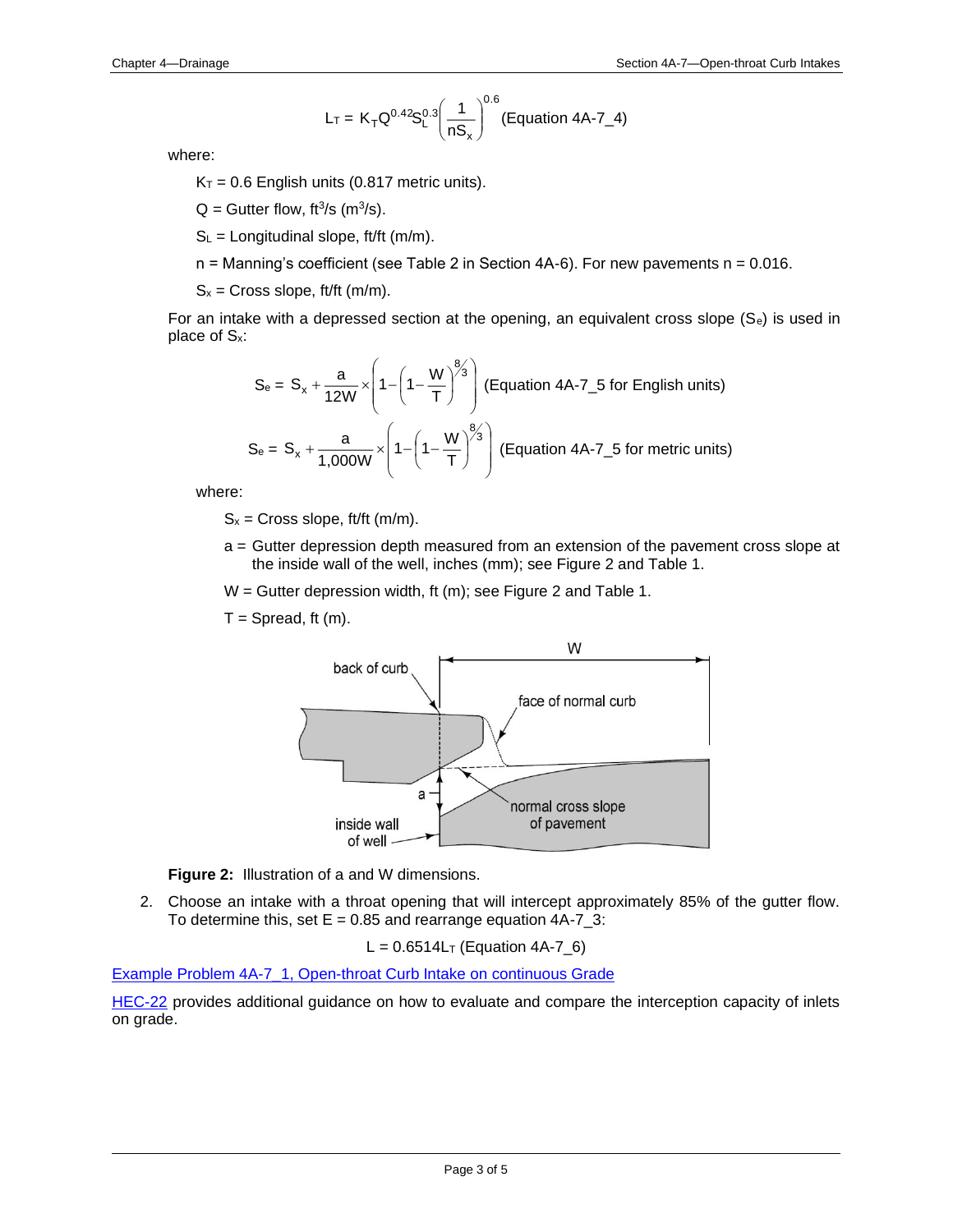| type                                 | well location with<br>respect to<br>pavement | width of<br>depression (W) |                   | depth of<br>depression (a) |        | length of opening (L) |                   |
|--------------------------------------|----------------------------------------------|----------------------------|-------------------|----------------------------|--------|-----------------------|-------------------|
| SW-507                               | outside                                      | 2 ft.                      | $0.60 \text{ m}$  | 6 in.                      | 150 mm | 4 ft.                 | 1.2 <sub>m</sub>  |
| SW-508                               | outside                                      | 2 ft.                      | 0.60 <sub>m</sub> | 6 in.                      | 150 mm | 4 ft.                 | 1.2 <sub>m</sub>  |
| SW-509                               | outside                                      | 2 ft.                      | 0.60 m            | 6 in.                      | 150 mm | 8 ft.                 | 2.4 <sub>m</sub>  |
| SW-510                               | outside                                      | 2 ft.                      | 0.60 m            | 6 in.                      | 150 mm | 8 ft.                 | 2.4 <sub>m</sub>  |
| SW-541                               | under                                        | 14 in.                     | 0.36 m            | 6 in.                      | 150 mm | 4 ft.                 | 1.2 <sub>m</sub>  |
| SW-541 with SW-542<br>extension      | under                                        | 14 in.                     | 0.36 m            | 6 in.                      | 150 mm | 9 ft.-2 in.           | 2.75 m            |
| SW-541 with two<br>SW-542 extensions | under                                        | 14 in.                     | 0.36 m            | 6 in.                      | 150 mm | 14 ft.-4 in.          | 4.25 m            |
| SW-545                               | outside                                      | 2 ft.                      | 0.60 <sub>m</sub> | 6 in.                      | 150 mm | 12 ft. to 18 ft.      | 3.6 m to 5.4 m    |
| SW-546                               | outside                                      | 2 ft.                      | 0.60 m            | 6 in.                      | 150 mm | 4 ft.                 | 1.2 <sub>m</sub>  |
| SW-550                               | outside                                      | 2 ft.                      | 0.60 m            | 6 in.                      | 150 mm | 4 ft. or 8 ft.        | 1.2 m or $4.25$ m |

**Table 1: Standard Iowa DOT open-throat curb intakes and features.**

### <span id="page-3-0"></span>**Open-throat Curb Intakes Located in Sags**

To accommodate possible debris blockage, use double box intakes (SW-509 or SW-510) in sags. The following conditions need to be satisfied:

- Use a 50-year recurrence interval (2% chance storm) for the minor design storm.
- Use a 100-year recurrence interval (1% chance storm) for the major design storm.
- For the minor design storm, the intake needs to picks up 100% of the gutter flow from both sides at the maximum allowable spread.
- In addition to checking the maximum allowable spread, check for roadway crown or curb overtopping and resulting overland flow.

Ignore flanking intakes when evaluating intakes in sags (refer to Section  $4A-6$  for more on flanking intakes).

Check the spread on both sides of sag intakes. Use a longitudinal slope of 0.003 ft/ft (the minimum slope required to carry water in the gutter just before reaching the intake). If spread exceeds allowable encroachment, relocate or resize upstream intakes or add additional upstream intakes to reduce spread approaching the sag intakes.

Once the spread requirements on both sides of the intake are satisfied, verify the spread at the intake itself does not exceed allowable encroachment (see Table 1, Section  $4A-6$ ). Check the spread by determining the depth of ponding (d) shown in Figure 3 and using [Equation 4A-6\\_2](04a-06.pdf) to calculate spread. If spread at the sag intake exceeds allowable encroachment, relocate or resize upstream intakes to reduce spread at the sag intake.

How d is determined depends on whether the intake operates as a weir (gravity controls flow) or an orifice (pressure controls flow). Since d is not known, the designer must make an initial assumption about how the intake is operating. Start by assuming weir flow. For weir flow, d is determined as:

$$
d = \left[\frac{Q}{C_W \times (L + 1.8W)}\right]^{0.67}
$$
 (Equation 4A-7\_7)

where:

d = Depth of ponding at the curb measured from an extension of the pavement cross slope, ft (m). Refer to Figure 3.

 $Q =$  Intercepted flow, ft<sup>3</sup>/s (m<sup>3</sup>/s).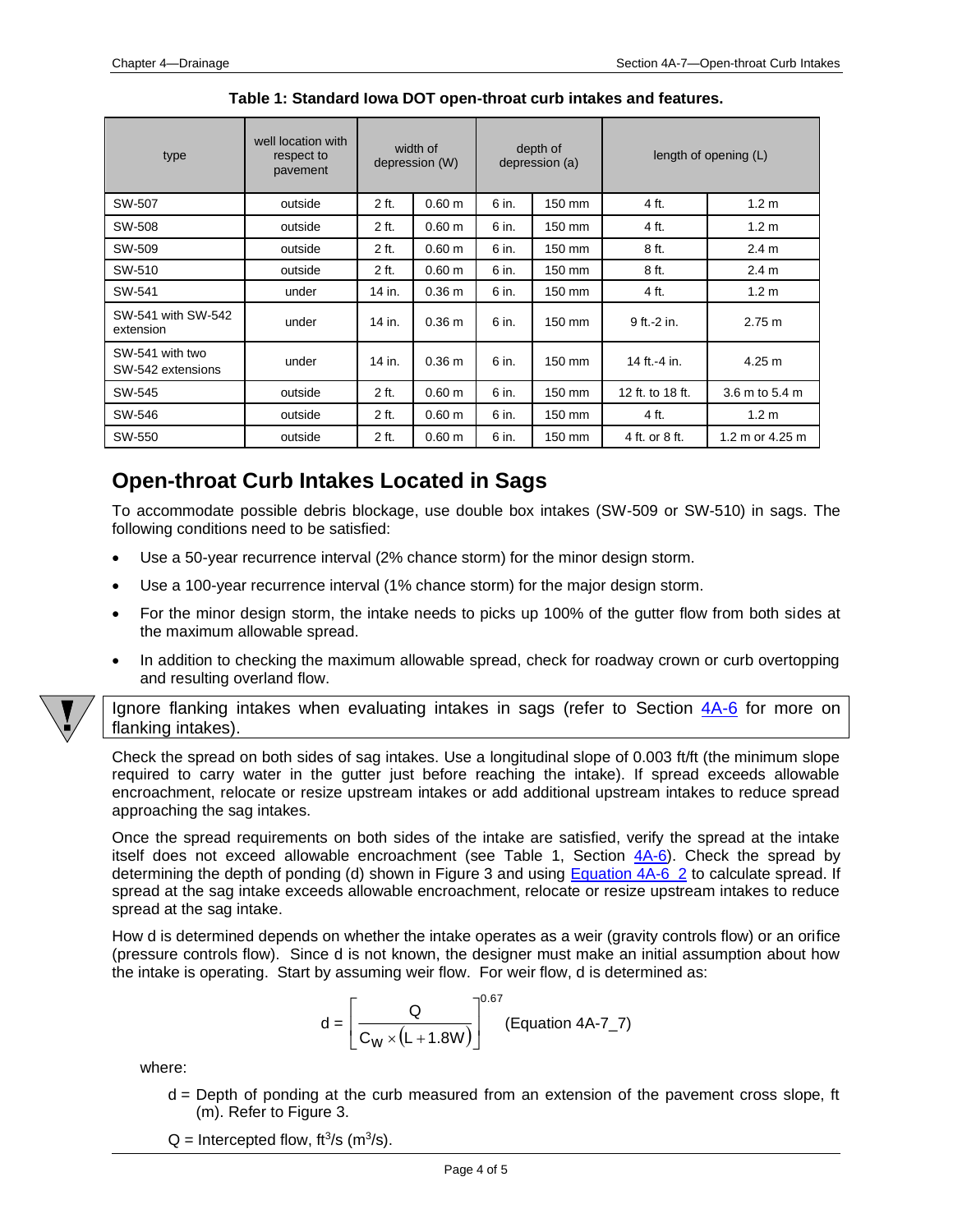$C_w$  = Weir coefficient, 2.3 English units (1.25 metric units).

 $L =$  Length of throat opening, 8 ft (2.4 m) for SW-509 and SW-510.

 $W =$  Width of gutter depression, 2 ft for English units (0.6 m for metric units).



**Figure 3:** Illustration of d, h, and a dimensions.

Equation 4A-7\_7 applies if:

$$
d \le h + \frac{a}{12} = 0.75 \text{ ft (English units)}
$$

$$
d \le h + \frac{a}{1,000} = 225 \text{ mm (metric units)}
$$

where:

h = the height of the intake opening = 5 in. (0.42 ft or 125 mm) for lowa DOT inlets, see Figure 3.

 $a =$  depth of gutter depression at the gutterline  $= 4$  in. (0.33 ft or 100 mm), see Figure 3.

If d > 0.75 ft (225 mm), then the intake is considered to be operating as an orifice. To determine d, first the depth at the lip opening needs to be determined:

$$
d_i = \frac{1}{2g} \left[ \frac{Q}{0.67 hL} \right]^2 + \frac{h}{2} \sin\theta \text{ (Equation 4A-7\_8)}
$$

where:

 $d_i$  = Depth at the lip of the curb opening, ft (m). Refer to Figure 4.

 $Q =$  Intercepted flow, ft<sup>3</sup>/s (m<sup>3</sup>/s).

- h = Height of curb-opening orifice, 0.42 ft (125 mm for metric units) for SW-509 and SW-510.
- $L =$  Length of throat opening, 8 ft (2.4 m) for SW-509 and SW-510.
- $g =$  Gravity, 32.2 ft/s<sup>2</sup> (9.81 m/s<sup>2</sup>).

 $\theta = 67^\circ$ .



**Figure 4:** Depth at the lip of the curb opening.

To determine d, subtract 0.33 ft (100 mm), the depth of the depression at the gutterline, from di.

[Example Problem 4A-7\\_2, Open-throat Curb Intake in a Sag](04a-07/Example_2_4A_7.pdf)